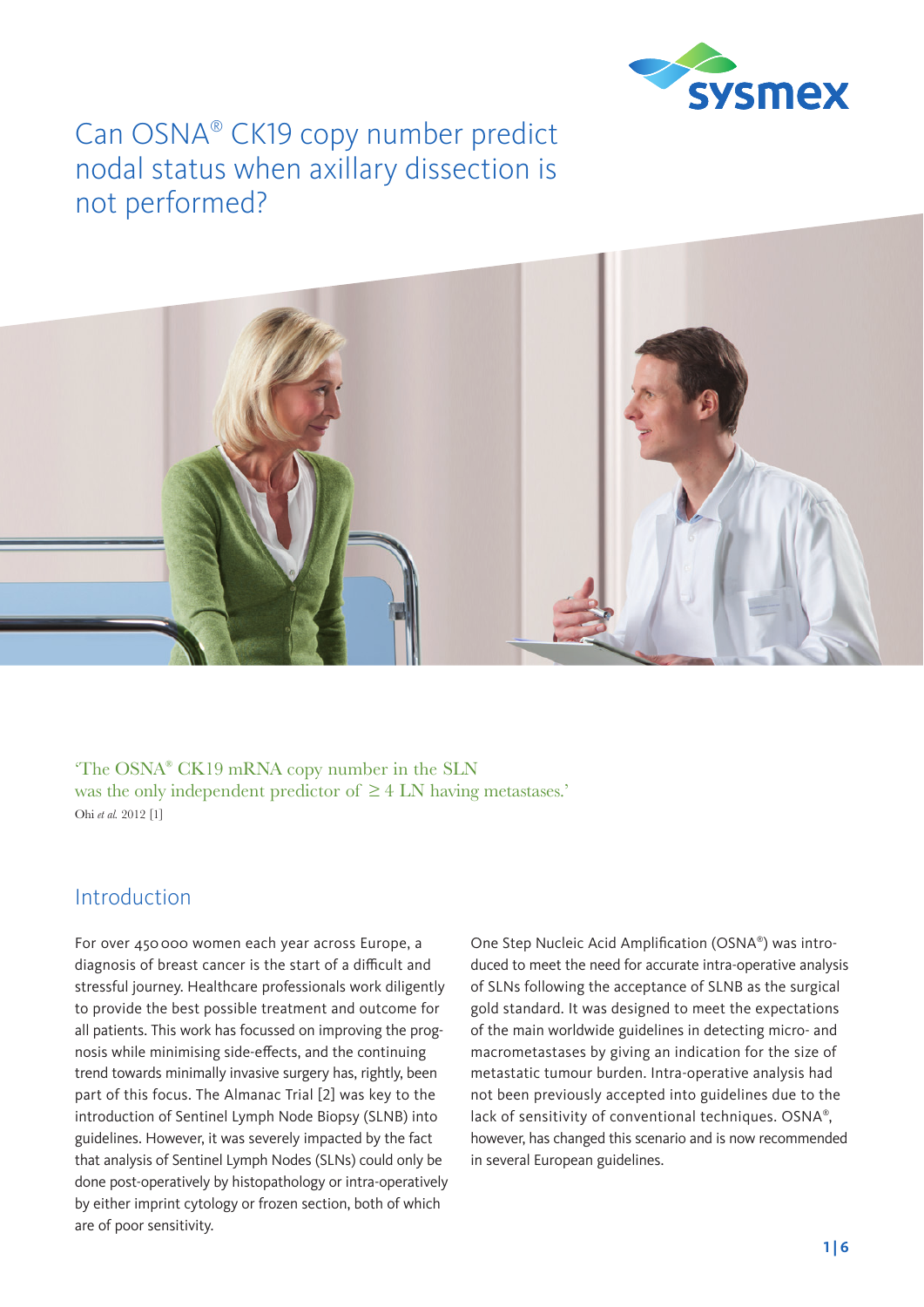### 'Whole node analysis should be fully implemented in local clinical practice to reduce the risk of tissue allocation bias.'

NICE Guidance 2013 [3]

OSNA® is becoming increasingly established as the standardised approach for intra- or post-operative analysis of the whole sentinel node in breast cancer patients. To date, more than 200 OSNA® systems are in routine use in Europe. At the time of writing, over 95 000 patients throughout Europe have benefitted directly from the use of this technology.

Many centres are looking to introduce OSNA® on the basis of its well-established benefits:

- $\blacksquare$  Accurate and standardised staging of patients
- Highly sensitive and specific method
- Data from different publications support the prediction of non-sentinel node involvement
- $\blacksquare$  The aim to eliminate second surgeries
- Support of earlier access to additional essential therapies
- **n** Lower psychological pressure for both negative and positive patients
- <sup>n</sup> Significant improvement in managing patient care pathways
- Reductions in waiting lists and bed stays
- $\blacksquare$  Ability to increase rate of immediate reconstructions
- **n** Positive effect on hospital costs

### OSNA® beyond informed intra-operative surgical decisions

Controversy remains concerning the Z0011 [4] and AMAROS [5] trials. The limitations of these studies are widely discussed and have recently been addressed by Jagsi *et al.* [6], Bundred *et al.* [7] and Zellars [8].

After the uncertainties surrounding these trials, the importance of the standardised OSNA® analysis has become even more relevant, and not only for surgical decisions. Many are concerned that replacing Axillary Lymph Node Dissection (ALND) with radiotherapy means that vital staging information is lost.

'The AMAROS Trial cannot answer the remaining question of which subset of clinically node-negative, sentinel node positive patients still require axillary treatments.' Donker *et al.* 2014 [5]

'The Committee concluded that, (…) it was likely that the RD-100*i* OSNA® system was equally or more cost effective than postoperative histopathology.' NICE Guidance 2013 [3]

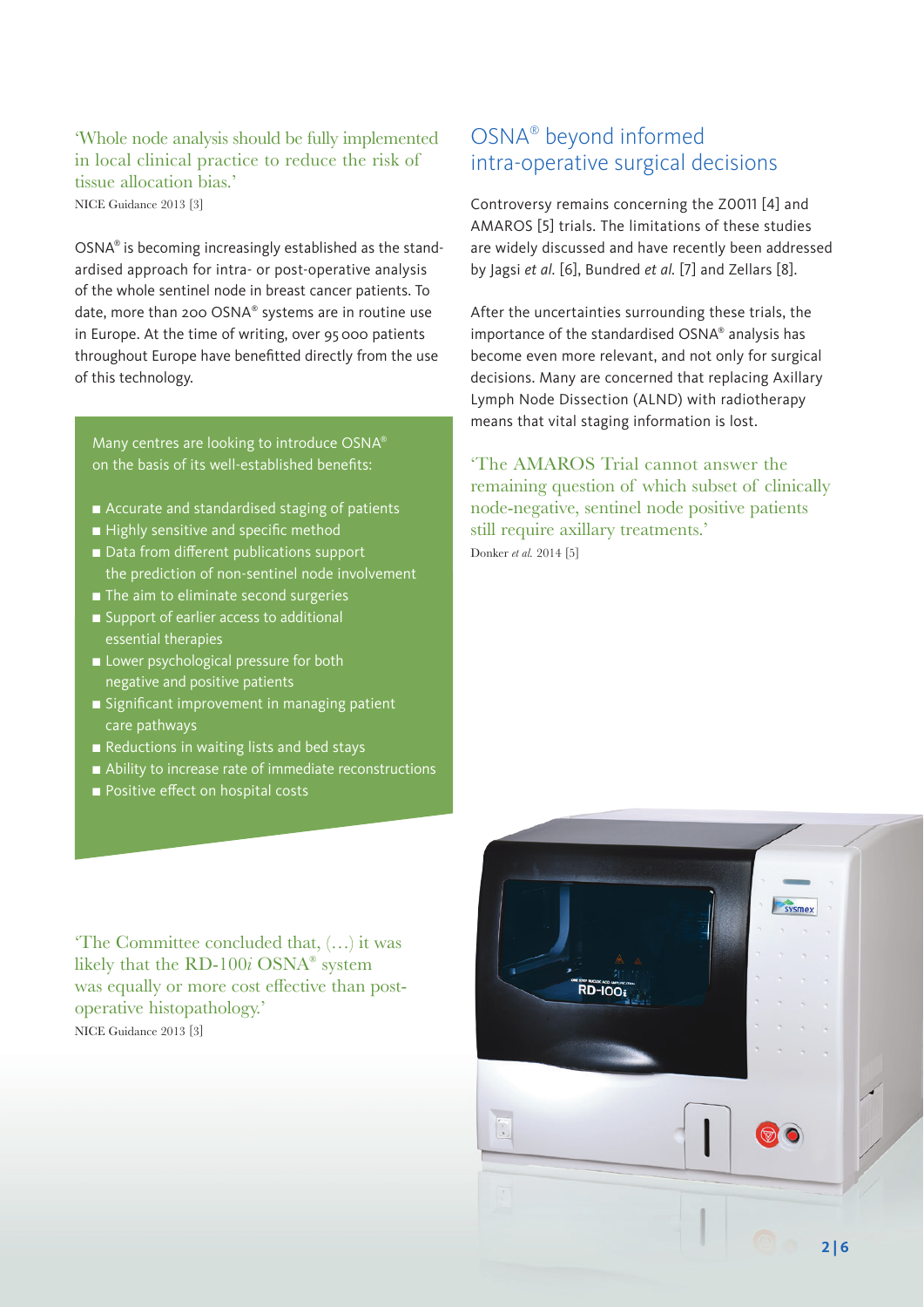As clinical opinion is evolving, the ability to make differential therapeutic decisions based on nodal tumour burden and to question the assignment of *'*micrometastases' or *'*macrometastases' or simply the number of involved nodes is even more important. Key to this decision is access to the most accurate and standardised SLN analysis to provide the best information about the axillary status and how to treat the patient.

'The question that needs to be asked is: if there is no benefit to axillary clearance for nodal micrometastases, what threshold of sentinel involvement should lead to further axillary treatment?' Bundred *et al.* 2014 [7]

However, most recently, whether micrometastatic SLN has a significant impact on survival and whether patients with such minimal involvement should undergo ALND has been addressed by Shimazu [9], Ogiya *et al.* [10] and Babar *et al.* [11].

'In patients with micrometastases, 15% (20/136) had further positive NLSNs and a further 6%  $(8/136)$  had  $>4$  overall positive nodes (SLN + NSLD) thus requiring adjuvant supraclavicular/ chest wall radiotherapy.'

Babar *et al.* 2014 [11]

Nevertheless, the accuracy of OSNA® has been clearly established [12–18]. OSNA® was developed to distinguish between 'positive' and 'negative' and between the histological definition of 'micrometastasis' and 'macrometastasis'. Currently, most OSNA® users apply the CK19 copy number concept, reflecting the nodal tumour burden, as predictive tool for further non-sentinel involvement.

This prompted the question:

**Can the CK19 copy number provide staging information that would not be available in cases in which ALND is not performed?**

#### **The answer: Leading publications indicate yes.**

A number of publications including Ohi *et al.* [1], Di-Filippo *et al.* [19], Peg *et al.* [20], Heilmann *et al.* [21], Williams *et al.* [22] and Deambrogio *et al.* [23] have investigated the OSNA® copy number as a standardised tool for predicting non-sentinel involvement.

#### Conclusions include:

- $\blacksquare$  OSNA® can predict axillary node status better and independently of the number of affected SLNs [20]
- $\blacksquare$  The OSNA® CK19 mRNA copy number in the SLN was the most significant predictor of non-SLN metastases [1]
- The OSNA® CK19 mRNA copy number ( $\geq$  1.0 x 10<sup>5</sup>) in the SLN was the only independent predictor of ≥4 LN having metastases [1]
- OSNA® CK19 copy number seems to be a solid parameter for a reliable nomogram guiding surgical decisions intra-operatively [19]
- We suggest that the CK19 mRNA copy number could be the only parameter to consider in the intra-operative management of the axilla [23]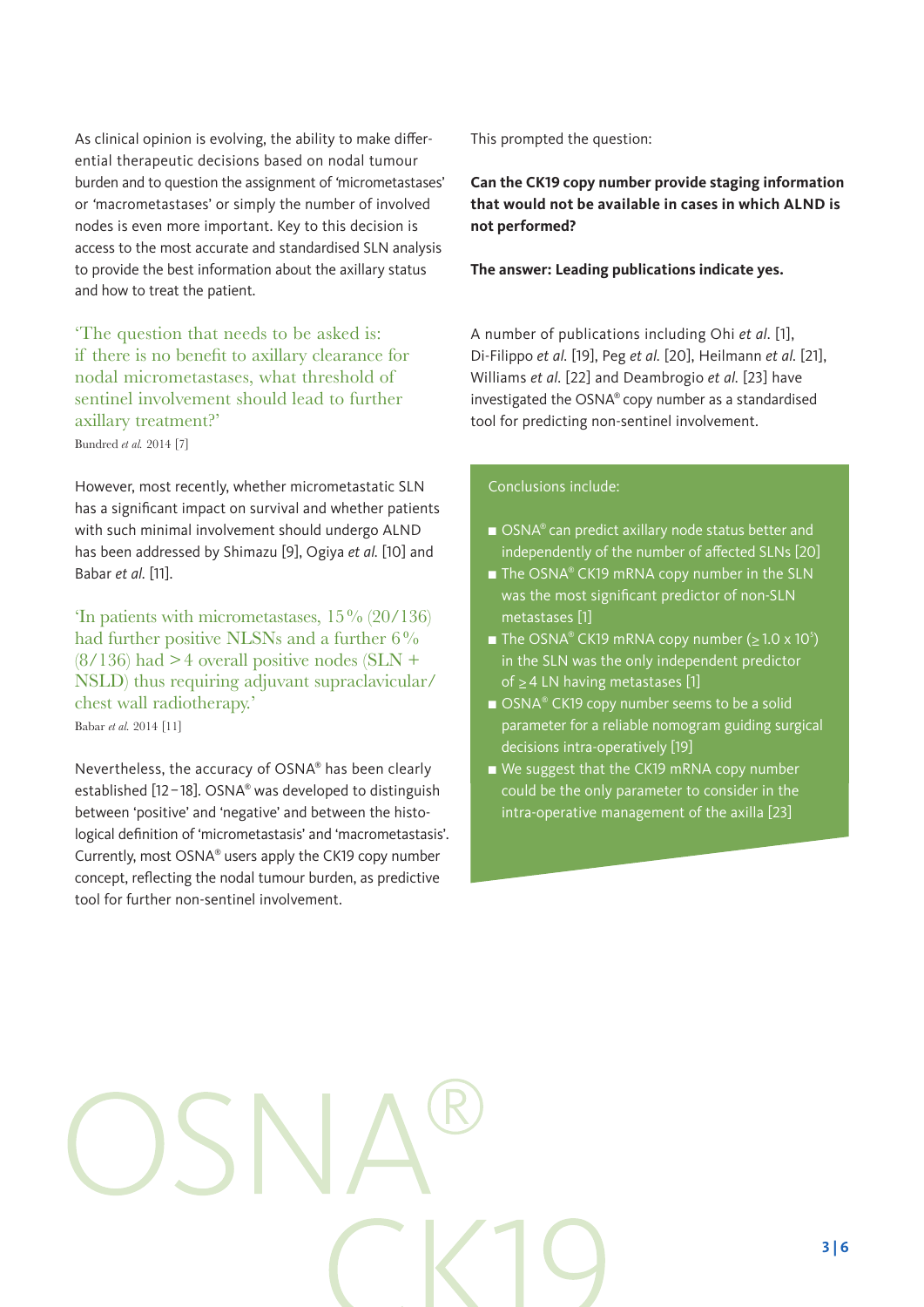These publications provide a range of compelling evidence to use OSNA® in a manner which supports personalised surgical and non-surgical treatment of the patient. Data shows that OSNA® CK19 copy number is able to provide more standardised and accurate differentiation. OSNA® seems to be the best tool to answer questions that are still open in the event that only the SLN result is available to support clinical decisions.

'(…) tumour burden in the sentinel lymph node is the most powerful predictor of non-sentinel node positivity and in the prediction of patients who have 4 or more positive lymph nodes, a group of patients whose prognosis is significantly worse, require additional radiotherapy field treatment (to the supraclavicular fossa) and who make up  $8-13\%$  of the patients in the Z0011 and AMAROS studies.' Rayter 2015 [24]



## OSNA® in intra-operative setting

OSNA® can be used in both an intra- or post-operative setting. However, the widespread use of OSNA® is based in the intra-operative setting because of the many additional patient and service benefits.

Any OSNA® centre can testify that the overwhelming majority of patients want a one-step surgical procedure. Additionally, some hospitals receive patient referrals on the basis that they provide standardised whole node analysis in an intra-operative timeframe.

Patients with a negative result can be informed in the recovery room and do not need to live with the stress of waiting for a delayed post-operative result at the clinic.

The limitations of conventional histopathology such as poor sensitivity, the need for post-operative confirmation and the issue of tissue allocation bias is well known and reviewed by Cserni *et al.* [25]. In contrast, OSNA® shows sensitivity and specificity of approx. 97% compared to intensive post-operative histology and does not require post-operative confirmation [12–18].

A whole node positive OSNA® result makes it possible for immediate surgical decisions to be taken, thereby effectively eliminating second surgeries. Patients can proceed to further therapy immediately. It also allows differential decisions to be taken on the basis of microor macrometastatic nodal tumour burden. If your policy is not to clear micrometastases, following an OSNA® result, you will have a standardised whole node result to support that decision.

Mathematical models have been developed to predict NSLN metastasis in patients with positive SLN. Breast cancer nomograms might include several clinicopathological variables such as tumour size, histology, tumour grade, lymphovascular invasion, hormone receptors, and the number of positive nodes [26]. OSNA® CK19 copy number results have been incorporated as a central variable in most recent nomograms, and may be used even intraoperatively in a simple combination with tumour size [19].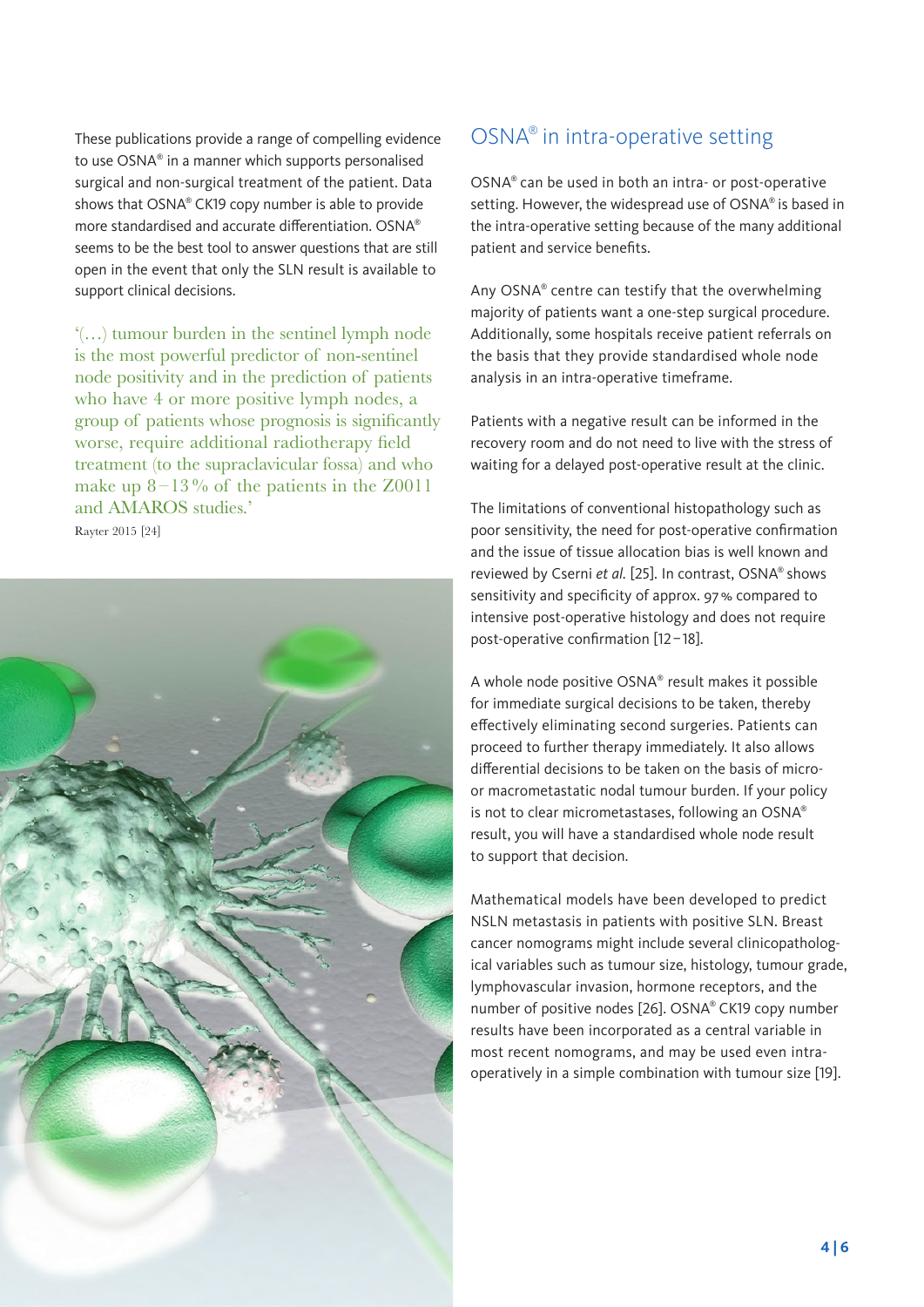### Conclusion

The OSNA® system is a standardised method for accurate SLN analysis, providing accurate nodal tumour burden. An increasing number of publications show that the OSNA® result has grown to become a powerful predictive tool for further axillary involvement, supporting intraoperative surgical decisions as well as subsequent adjuvant therapies. Nevertheless, the final treatment decision is dependent on the physicians' approach:

- 1. Priority is to select patients who can be safely spared from ALND, with high negative predictive value (NPV) and sensitivity: low CK19 copy number cut-off [21, 23]
- 2. Priority is to avoid as many unnecessary ALNDs as possible, with high specificity and high positive predictive value (PPV): high CK19 copy number cut-off [20, 27]

'(…) molecular techniques such as OSNA® procedure can improve breast cancer patients' management, because it allows discriminating between eligible and ineligible patients for lymphadenectomy or other axillary procedures.' Piñero-Madrona 2014 [27]

#### References

- *[1] Ohi Y, Umekita Y, Sagara Y et al. (2012): Whole sentinel lymph node analysis by a molecular assay predicts axillary node status in breastcancer. Br J Cancer. 107(8): 1239–43. Quotation reprinted with permission from Macmillan Publishers Ltd.*
- *[2] Mansel RE et al. (2006): Randomized multicenter trial of sentinel node biopsy versus standard axillary treatment in operable breast cancer: The ALMANAC Trial. J. Natl Cancer Inst. 98: 599–609.*
- *[3] NICE Diagnostic Guidance DG8 (2013): Intra-operative tests for detecting sentinel lymph node metastases in breast cancer.*
- *[4] Giuliano AE, Hunt KK, Ballman KV et al. (2011): Axillary dissection versus no axillary dissection in women with invasive breast cancer and sentinel node metastases: A randomized clinical trial. JAMA. 305: 569–75.*
- *[5] Donker M, van Tienhoven G, Straver M et al. (2014): Radiotherapy or surgery of the axilla after a positive sentinel node in breast cancer (EORTC 10981–22023 AMAROS): A randomised, multicentre, openlabel, phase 3 non-inferiority trial. Lancet Oncol. 15: 1303–10. Quotation reprinted with permission from Elsevier.*
- *[6] Jagsi R et al. (2014): Radiation Field Design in the ACOSOG Z0011 (Alliance) Trial. J. Clin Onc 32. Doi: 10.1200/JCO.2014.56.5838.*
- *[7] Bundred NJ et al. (2014): Is axillary lymph node clearance required in nodepositive breast cancer? Nat Rev Clin Oncol. 12 : 55 – 61. Quotation reprinted with permission from Macmillan Publishers Ltd.*
- *[8] Zellars RC. (2014): New information prompts old question: is sentinel lymph node sampling equivalent to axillary lymph node dissection? J Clin Oncol. 2014 Nov 10. 32(32): 3583–5. Doi: 10.1200/JCO.2014.57.9946. Epub 2014 Sep 29.*
- *[9] Shimazu K, Noguchi S. (2015): Clinical significance of breast cancer micrometastasis in the sentinel lymph node. Surg Today. 2015 Apr 17. [1]*
- *[10] Ogiya A et al. (2015): Non-sentinel lymph node analysis with one-step nucleic acid amplification in breast cancer patients. The Breast. 24(4): 476–80. Doi: 10.1016/j.breast.2015.04.009.*
- *[11] Babar M et al. (2014): One Step Nucleic Acid Amplification (OSNA) positive micrometastases and additional histopathological NSLN metastases: Results from a single institution over 53 months. The Surgeon. Doi: 10.1016/j.surge.2014.06.001. Quotation reprinted with permission from Elsevier.*
- *[12] Tsujimoto M et al. (2007): One-step nucleic acid amplification for intraoperative detection of lymph node metastasis in breast cancer patients. Clin Can Res. 13: 4807–4816.*
- *[13] Visser M et al. (2008): Intra-operative diagnostic method based on CK19 mRNA expression for the detection of lymph node metastases in breast cancer. Int J Cancer 122: 2562–2567.*
- *[14] Schem C et al. (2009): One-step nucleic acid amplification a molecular method of lymph node metastases in breast cancer patients. Results of the German study group. Virchows Arch. 454: 203–210.*